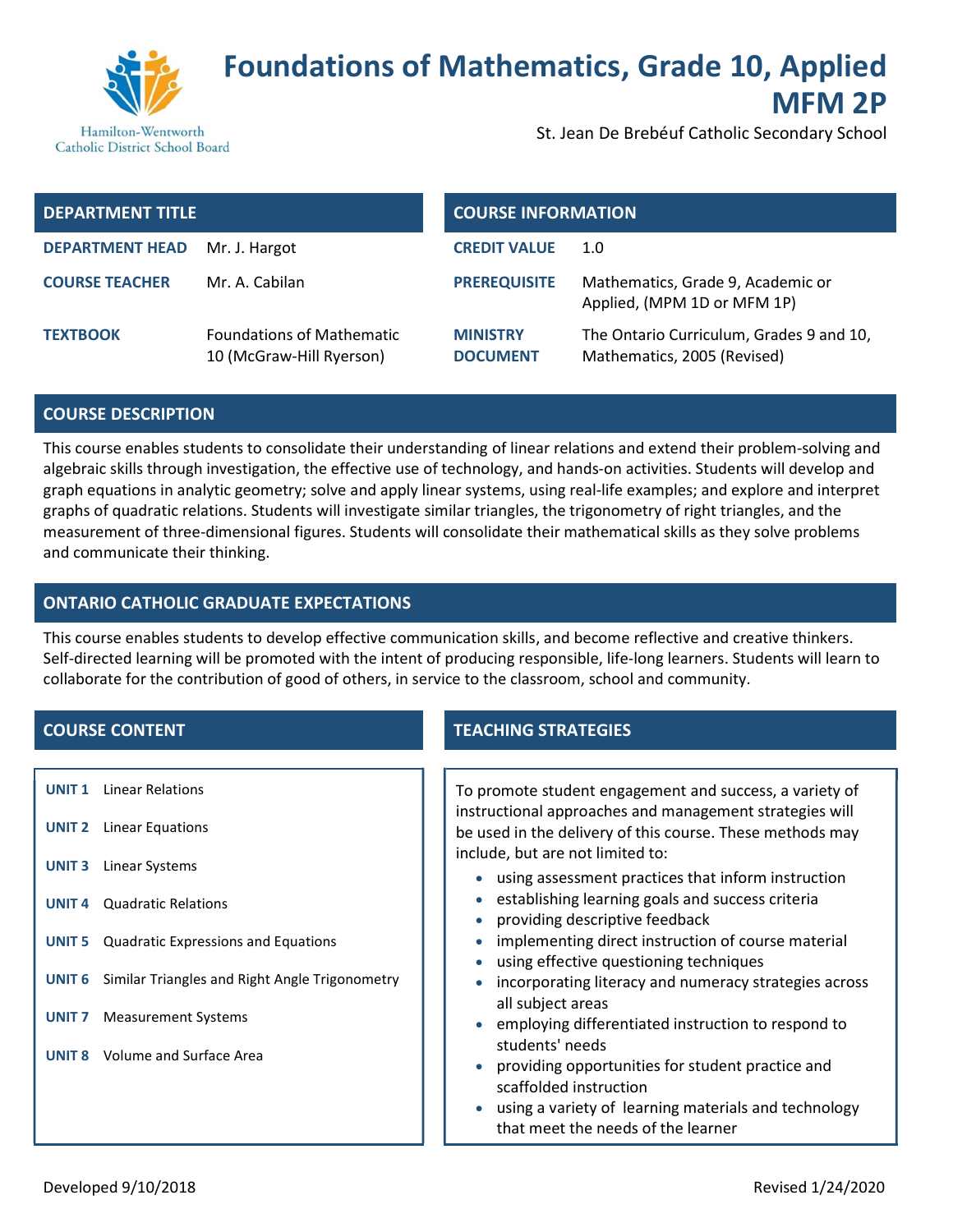## BOARD AND MINISTRY INITIATIVES

There are many opportunities to integrate a variety of board and ministry initiatives in the classroom. In the spirit of Each Belongs, teachers create a safe and supportive environment where all students feel included and respected. Teachers plan rich tasks, select diverse texts, and engage students in experiences that allow them to explore a variety of topics such as Environmental Education, First Nations, Metis, and Inuit Studies, Healthy Relationships, Equity and Inclusive Practices, Financial Literacy, and Career and Life Planning.

#### OVERALL CURRICULUM EXPECTATIONS

# MEASUREMENT AND

By the end of this course, students will:

- use their knowledge of ratio and proportion to investigate similar triangles and solve problems related to similarity;
- solve problems involving right triangles, using the primary trigonometric ratios and the Pythagorean theorem;
- solve problems involving the surface areas and volumes of three-dimensional figures, and use the imperial and metric systems of measurement.

By the end of this course, students will:

- manipulate and solve algebraic equations, as needed to solve problems;
- graph a line and write the equation of a line from given information;
- solve systems of two linear equations, and solve related problems that arise from realistic situations.

EASUREMENT AND MODELLING LINEAR RELATIONS<br>TRIGONOMETRY THE FORM  $v = ax^2 + bx + c$ THE FORM  $y = ax^2 + bx + c$ 

> By the end of this course, students will:

- manipulate algebraic expressions, as needed to understand quadratic relations;
- identify characteristics of quadratic relations;
- solve problems by interpreting graphs of quadratic relations.

## ASSESSMENT AND EVALUATION

The development of learning skills and work habits are an integral part of student learning and influence student achievement. They will be included as a formal part of the assessment and evaluation process under the following categories: responsibility; organization; independent work; collaboration; initiative; self-regulation. Learning skills and work habits will be assessed through a variety of teacher strategies and will be formally reported on the Provincial Report Card according to the following scale: E-Excellent; G-Good; S-Satisfactory; N-Needs Improvement.

| <b>CATEGORY</b>                   | <b>WEIGHTING</b> |
|-----------------------------------|------------------|
| Knowledge and Understanding       | 25 %             |
| Application                       | 25 %             |
| Thinking                          | 10 %             |
| Communication                     | 10 %             |
| Final Exam/Culminating Assessment | 30%              |